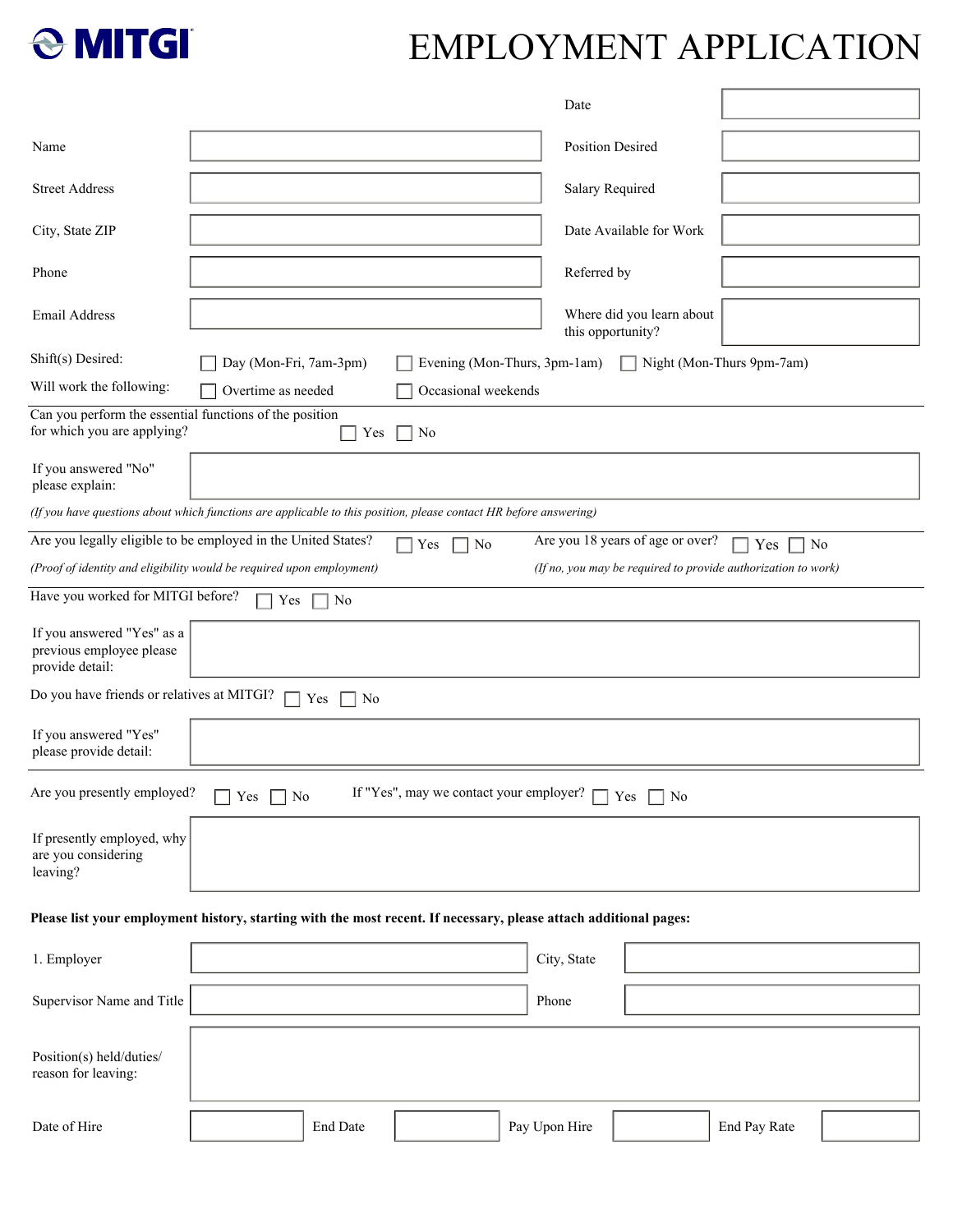

## **MITGI EMPLOYMENT APPLICATION - PAGE 2**

| 2. Employer                                                                                                                   | City, State                                      |
|-------------------------------------------------------------------------------------------------------------------------------|--------------------------------------------------|
| Supervisor Name and Title                                                                                                     | Phone                                            |
| Position(s) held/duties/<br>reason for leaving:                                                                               |                                                  |
| Date of Hire                                                                                                                  | Pay Upon Hire<br><b>End Date</b><br>End Pay Rate |
| 3. Employer                                                                                                                   | City, State                                      |
| Supervisor Name and Title                                                                                                     | Phone                                            |
| Position(s) held/duties/<br>reason for leaving:                                                                               |                                                  |
| Date of Hire                                                                                                                  | End Date<br>Pay Upon Hire<br>End Pay Rate        |
|                                                                                                                               |                                                  |
| Please list technical/trade/<br>clerical skills relevant to<br>this position, including<br>computer systems/software<br>used: |                                                  |

| <b>EDUCATION HISTORY</b>   | Name of Location | Course of Study | Number of Years Completed | Diploma, Degree or Certification<br>Received |
|----------------------------|------------------|-----------------|---------------------------|----------------------------------------------|
| High School                |                  |                 |                           |                                              |
| College                    |                  |                 |                           |                                              |
| Vocational or Trade School |                  |                 |                           |                                              |
| Graduate Work              |                  |                 |                           |                                              |
| Other                      |                  |                 |                           |                                              |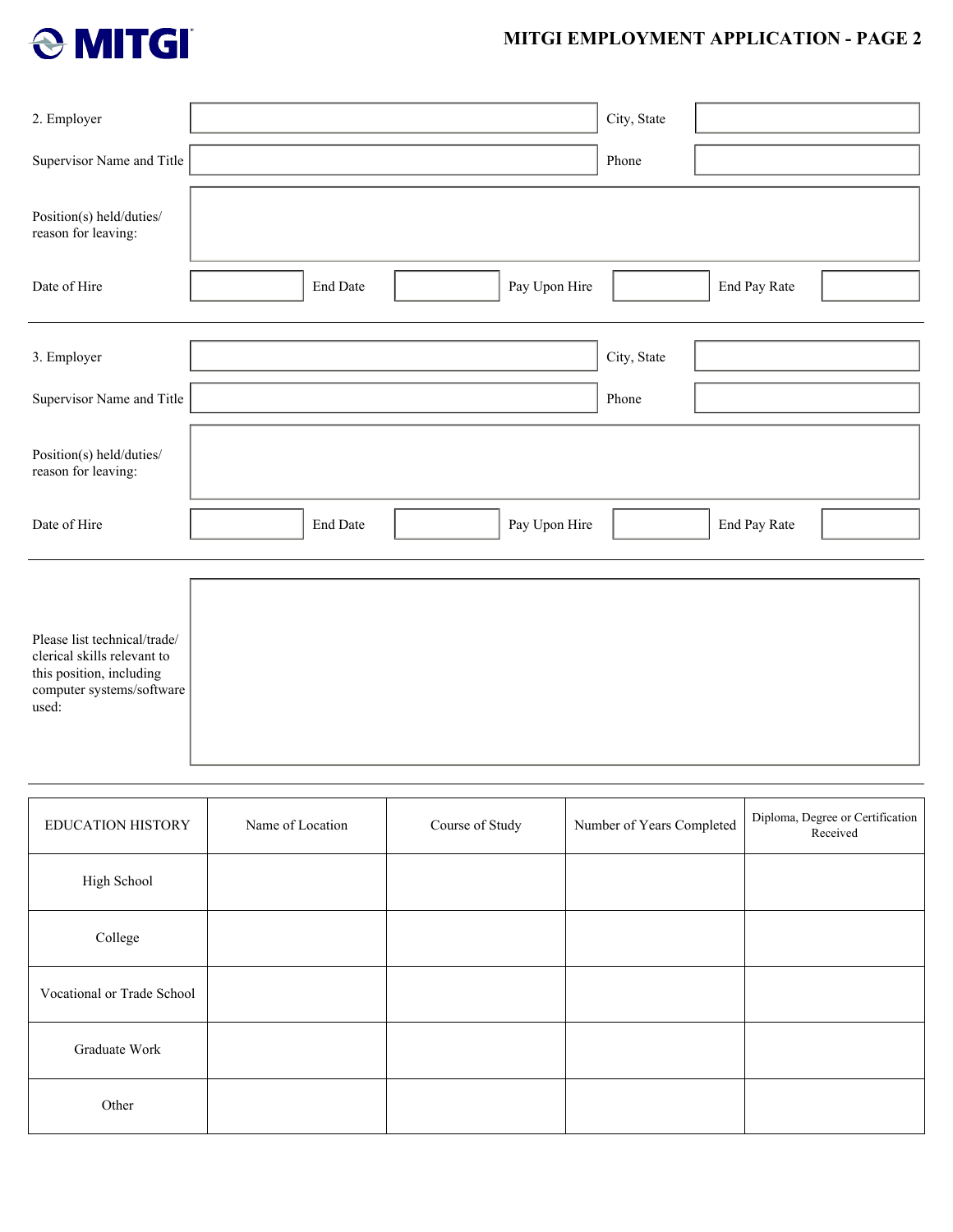

| PROFESSIONAL REFERENCES<br>(other than relatives) | Reference #1 | Reference #2 |
|---------------------------------------------------|--------------|--------------|
| Name                                              |              |              |
| Company                                           |              |              |
| Position                                          |              |              |
| Telephone                                         |              |              |
| Email Address                                     |              |              |

#### **ACKNOWLEDGEMENT: PLEASE REVIEW CAREFULLY.**

I certify that the information contained in this application is correct to the best of my knowledge. I understand that to falsify information is grounds for refusing to hire me, or for discharge should I be hired. I authorize any person, organization or company listed on this application to furnish you any and all information concerning my previous employment, educational and qualifications for employment. I also authorize you to request and receive such information. In consideration for my employment, I agree to abide by the rules and regulation of the company, which rules may be changed, withdrawn, added or interpreted any any time, at the company's sole option and without prior notice to me. I also acknowledge that my employment may be terminated, or any offer or acceptance of employment withdrawn, at any time, with or without cause, and with or without prior notice at the option of the company or myself.

(All job applicants must sign and submit with application form) I hereby certify that the information hereunder is correct to the best of my knowledge and understand that falsification of this information is grounds for refusal to hire or, if hired, dismissal. I hereby authorize any of the persons or organizations listed in my application to give all information concerning my previous employment, education, or any other information that might have, personal or otherwise, with regard to any of the subjects covered by this application, and release all such parties from all liability that may result from furnishing such information to you. I authorize you to request and receive such information. In consideration for my employment and my being considered for employment by your company, I agree to adhere to the rules and regulations of the company and hereby acknowledge that these rules and regulations may be changed by your company at any time, at the company's sole option and without any prior notice. In addition, I acknowledge that my employment may be terminated, and any offer of employment, if such is made, my be withdrawn with or without prior notice, any any time, at the option of either the company or me. I understand that no representative of the company has any authority to enter into any agreement for employment for any specified period of time, or to assure or make some other personnel move, either prior to commencement of employment or after I have become employed, or to assure any benefits or terms and conditions of employment, or to make any agreement, that is contrary to the foregoing. I hereby acknowledge that I have been advised that this application will remain active for no more than 1 year from the date it was signed. I also understand that as a condition of employment with MITGI, I may be required to satisfactorily complete any or all of the following as required: background and/or credit screening, physical examination, screening for illegal substances.

Applicant Signature Date **Date** Date **Date** Date **Date** Date **Date** Date **Date** Date **Date** Date **Date Date Date Date Date Date Date Date Date D**